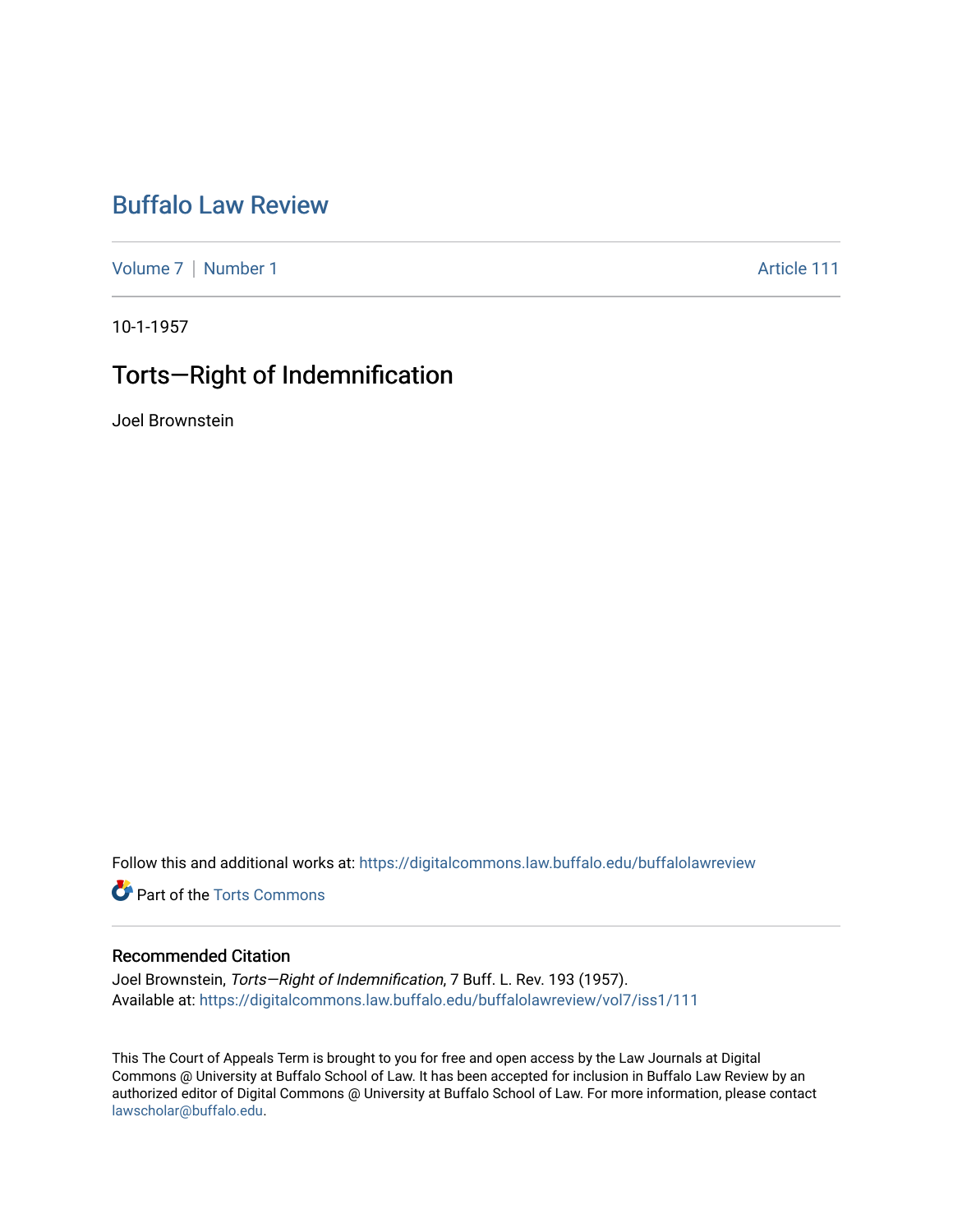#### *COURT OF APPEALS, 1956 TERM*

precautions constituted active and primary negligence, while at best the landlord could only be charged with passive negligence for failing to correct a. dangerous condition.<sup>86</sup> In answer to this the majority emphasized that the contractor was not liable for the mere placing of the rope, but for his failure to take proper safety precautions. It therefore follows that when the landlord knew of the dangerous condition and failed to take the proper safeguards he also became guilty of active negligence.

The conclusion reached by this court indicates that the existence of notice, either actual or constructive, to the landlord of the dangerous condition changes his position from a passive to an active tortfeasor. Thus, being placed in pari delicto with the other active wrongdoer, no right of indemnification arises as between them.87

## **Right Of** Indemnification.

Burke v. City of New York<sup>88</sup> involved a city's right to indemnity against a co-defendant street railway. Plaintiff had been injured due to defective trolley car tracks. The railroad had contracted with the city to keep these tracks in **good** repair, although they were not presently being used. In consideration for this covenant, the city did not demand the track's removal when the defendant company changed from trolley to bus transportation. The company also covenanted that its liablity in relation to the presence of said tracks would be the same as before the cessation of trolley operations.

The majority uses a two-fold argument to hold for the city. First, they feel the city had a right to rely on the railway's contract to keep the streets in good repair.89 Although a municipality has a non-delegable duty to keep its streets in a safe condition, when one contracts with a municipality to maintain part of the street, in consideration for a self-benefiting use of said streets, he in effect contracts to perform that duty to the public in place of the municipality.<sup>90</sup>

Secondly, the Court feels that under the clause in the contract, that the company's liability would be the same as before the cessation of trolley operations, the city has a right of indemnification. This liability emanates from section **178**

<sup>86.</sup> Dollard v. Roberts, 130 N.Y. 269, 29 N.E. 104 (1890).<br>87. Wischnie v. Dorsch, 296 N.Y. 257, 72 N.E.2d 700 (1947).<br>88. 2 N.Y.2d 90, 157 N.Y.S.2d 1 (1956).<br>89. City of Rochester v. Campbell, 123 N.Y. 405, 25 N.E. 937 (18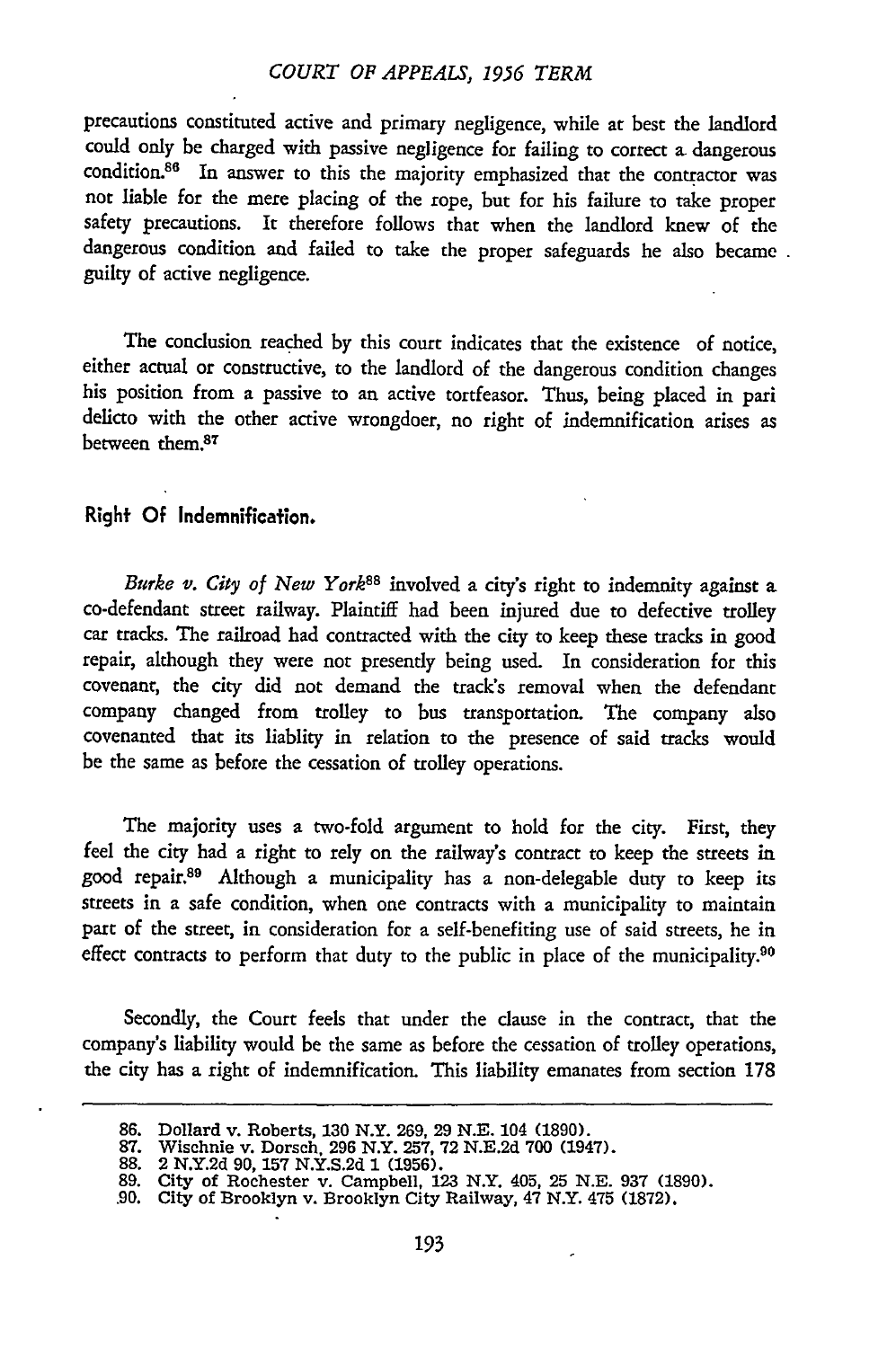#### *BUFFALO LAW REVIEW*

of the New York Railroad Law<sup>91</sup> having been interpreted<sup>92</sup> to place the duty of indemnification upon the railway even though an express indemnity clause was absent from the contract, as in the instant case.

The dissent raised the- company's main defenses that both city and railway have a duty to the public, and are in par delicto and there is no indemnity, only contribution,<sup>93</sup> and indemnification against a party's own negligence will not be implied, but must be expressed in clear and unequivocal terms in the contract.<sup>94</sup>

The concurring opinion explains away these defenses, and explains the majority's statement that explicit language of indemnity is not needed in the contract to have indemnity in this situation. Recovery here is not upon contract law principles, but upon the theory of implied indemnity, in tort.

Implied indemnity is an equitable doctrine that eases the harsh rule that bars recovery among wrongdoers,<sup>95</sup> where their respective delinquencies are such as to make one primarily liable, and the other only secondarily, or legally liable. In situations of implied indemnity the court will consider the entire factual situation, the contract being just one element to be taken into account.

The equities here are on the side of the city; the contract with its all but specific indemnity language, the reliance the city should be able to place on the company's covenant to repair, coupled with the benefit the railway obtains when it is able to alter and use the streets for a self-serving purpose. On this last basis the holding in this decision fits in with a line of New York cases<sup>96</sup> which hold that when an abutting landowner makes any change upon the adjoining street or sidewalk for his accommodation and benefit, the law imposes upon him an obligation to use due care to keep the way safe for the public use in return for the benefit conferred-the special use of the street for a self-serving purpose. In the present case, and above situation, the change in the public way is for the alterer's benefit and this enables the city to escape the ultimate liability as regards that part of the street which has been changed. The city has the duty, albeit only a technical one to maintain its streets, and is still liable to third persons for

**<sup>91.</sup>** N.Y. RAILROAD **LAW §178** states: Every street surface railroad corporation so long as it shall continue to use or maintain any of its tracks in any street **...** shall have and keep in permanent repair that portion of ... Such street *...* between its tracks, the rails of its tracks and two feet of its width outside its tracks....

<sup>92.</sup> Schuster v. Forty Second Street M&T St. *N.* Ry., 192 N.Y. 403, **85** N.E. 670 (1908).

<sup>93.</sup> N.Y. Civ. PRAc. AcT. §211-a.

<sup>94.</sup> Thompson-Starrett v. Otis Elevator Co., **271** N.Y. **36,** 2 N.E.2d **<sup>35</sup>**

<sup>(1936).</sup> **95.** Washington Gas Light Co. v. District of Columbia, 161 **U.S.** 316 (1896). 96. Trustees of Village of Canandaigua v. Foster, **156** N.Y. 354, **50** N.E. 971 (1898).